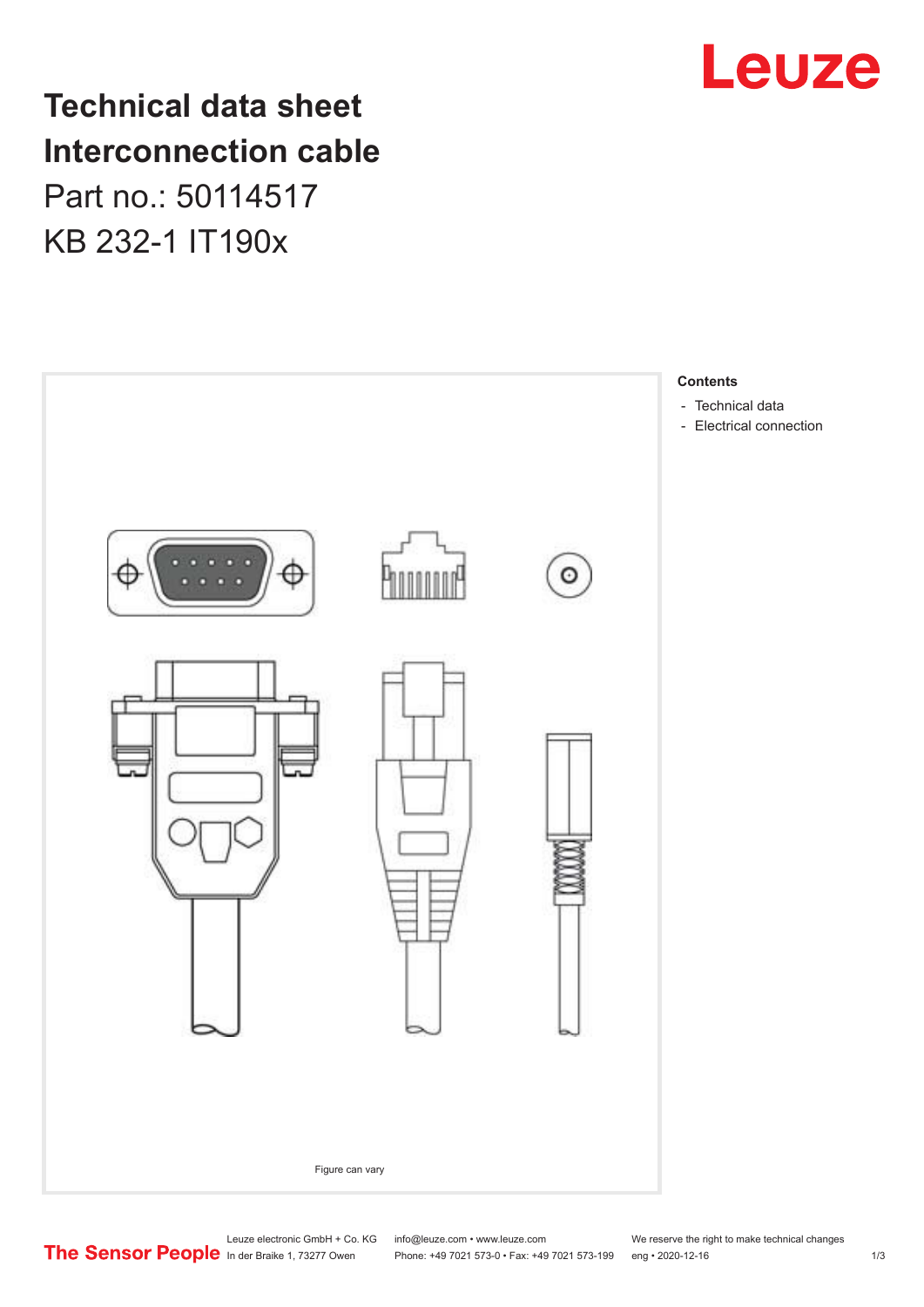## <span id="page-1-0"></span>**Technical data**

# Leuze

#### **Basic data**

| Suitable for           | IT 1300 series mobile bar code readers |
|------------------------|----------------------------------------|
|                        | IT 1900g series mobile 2D-code readers |
|                        | IT 1902q series mobile 2D-code readers |
|                        | IT 1910 series mobile 2D-code readers  |
|                        | IT 1911 series mobile 2D-code readers  |
| Suitable for interface | <b>RS 232</b>                          |
|                        | <b>TTL</b>                             |
|                        |                                        |

#### **Connection**

| <b>Connection 1</b>       |             |
|---------------------------|-------------|
| <b>Type of connection</b> | <b>RJ41</b> |
|                           |             |
| <b>Connection 2</b>       |             |
| <b>Type of connection</b> | Sub-D       |
| <b>Type</b>               | Female      |
| No. of pins               | 9-pin       |
| Version                   | Axial       |
|                           |             |
| <b>Connection 3</b>       |             |
| <b>Type of connection</b> | Connector   |
| <b>Thread size</b>        | Pluggable   |
| <b>Type</b>               | Female      |
| No. of pins               | 2-pin       |
| Version                   | Axial       |

| <b>Cable properties</b>     |                  |
|-----------------------------|------------------|
| <b>Number of conductors</b> | 6 Piece(s)       |
| Sheathing color             | <b>Black</b>     |
| <b>Shielded</b>             | <b>Yes</b>       |
| Cable design                | Helix cable      |
| Cable diameter (external)   | $5 \, \text{mm}$ |
| Cable length                | 3,000 mm         |
| <b>Sheathing material</b>   | <b>PVC</b>       |
| Suitability for drag chains | No               |

#### **Classification**

| <b>Customs tariff number</b> | 85444290 |
|------------------------------|----------|
| eCl@ss 5.1.4                 | 27279201 |
| eCl@ss 8.0                   | 27279218 |
| eCl@ss 9.0                   | 27060311 |
| eCl@ss 10.0                  | 27060311 |
| eCl@ss 11.0                  | 27060311 |
| <b>ETIM 5.0</b>              | EC001855 |
| <b>ETIM 6.0</b>              | EC001855 |
| <b>ETIM 7.0</b>              | EC001855 |

## **Electrical connection**

#### **Connection 1**

|                | Type of connection    | <b>RJ41</b> |
|----------------|-----------------------|-------------|
| Pin            | <b>Pin assignment</b> |             |
| 1              | Shield                |             |
| $\overline{2}$ | n.c.                  |             |
| 3              | GND                   |             |
| $\overline{4}$ | <b>TXD</b>            |             |
| 5              | <b>RxD</b>            |             |
| 6              | <b>CTS</b>            |             |
| $\overline{7}$ | +5 V DC               |             |
| 8              | <b>RTS</b>            |             |
| 9              | n.c.                  |             |
| 10             | n.c.                  |             |
|                |                       |             |



#### **Connection 2**

| Type of connection | Sub-D  |
|--------------------|--------|
| <b>Type</b>        | Female |
| No. of pins        | 9-pin  |
| <b>Version</b>     | Axial  |